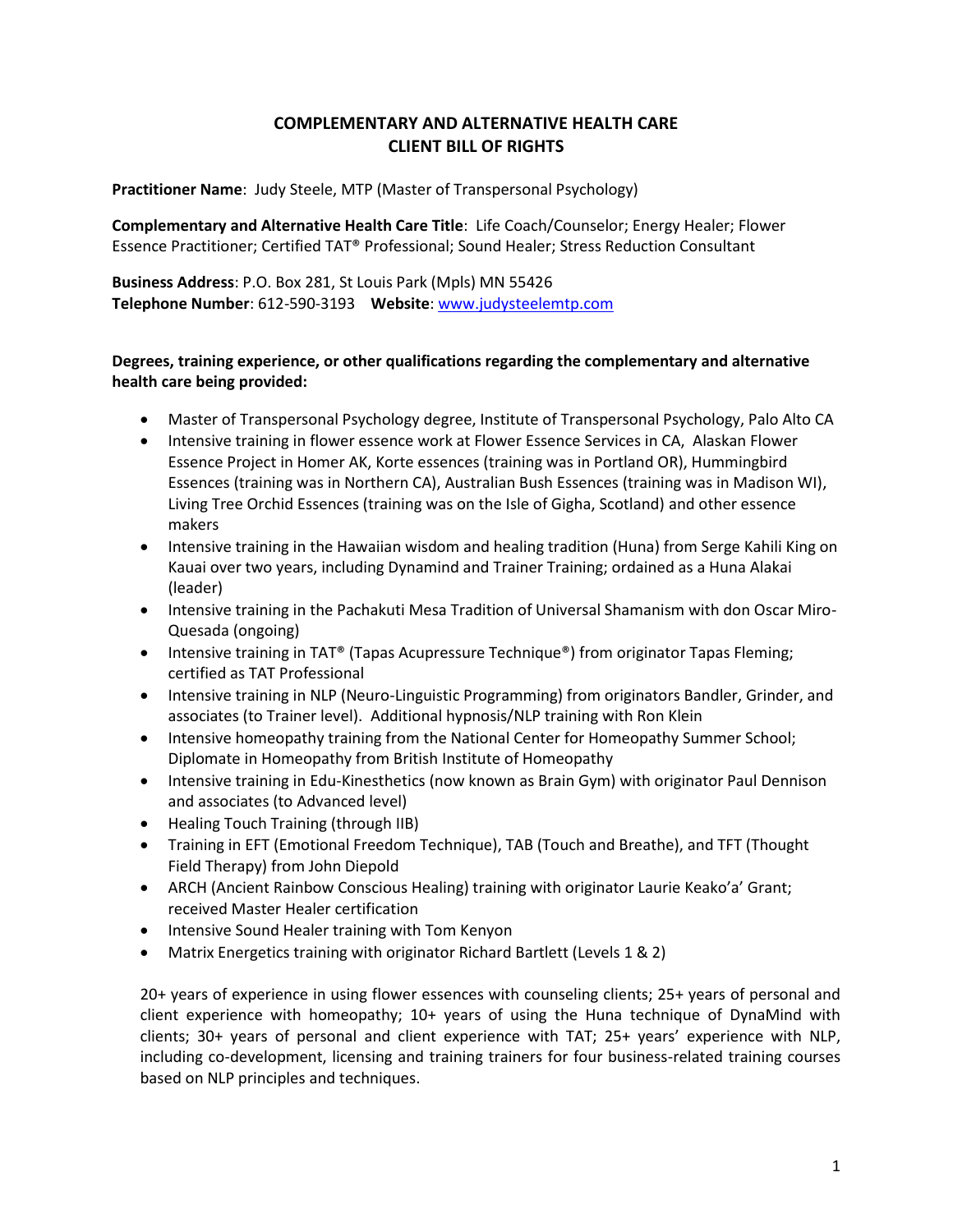40+ total years of experience in assisting individuals and groups to improve their skills and satisfaction with work and living (including consultations and training with business management teams and individual leaders/managers). See <http://www.judysteelemtp.com/about-us> for additional background.

THE STATE OF MINNESOTA HAS NOT ADOPTED ANY EDUCATIONAL TRAINING STANDARDS FOR UNLICENSED COMPLEMENTARY AND ALTERNATIVE HEALTH CARE PRACTITIONERS. THIS STATEMENT OF CREDENTIALS IS FOR INFORMATION PURPOSES ONLY.

Under Minnesota law, an unlicensed complementary and alternative health care practitioner may not provide a medical diagnosis or recommend discontinuance of medically prescribed treatments. If a client desires a diagnosis from a licensed physician, chiropractor, nurse, osteopath, physical therapist, dietician, nutritionist, acupuncture practitioner, athletic trainer, or any other type of health care provider, the client may seek such services at any time.

No supervisor.

Notice: Any client may file a complaint with the following office:

| Name:    | Office of Complementary and Alternative Health Care |
|----------|-----------------------------------------------------|
|          | <b>Health Occupations Program</b>                   |
|          | Minnesota Department of Health                      |
| Address: | PO Box 64975                                        |
|          | St Paul MN 55164-0975                               |
| Phone:   | 651-282-5623 (Susan Winkleman)                      |

#### **Practitioner fees for unit of service**:

\$99.00 per 60-minute session (in person or by phone), no matter what modalities are used. \$350.00 for set of four 60-minute sessions (payable in advance or at first session),

\$57.50 for 30-minute session.

\$1.75 per minute for ad hoc phone sessions.

\$85.00 for creation of new flower essence formula without session.

\$50.00 for creation of new flower essence formula for current client outside of session.

\$20.00 for simple refill or for making up flower essence formula to client's specifications.

Client pays long-distance telephone and shipping/handling charges when these are needed.

**Method of billing**: Payment is due before or at the time the service is rendered. In-person payment methods are cash or check. Credit cards can be used in advance via PayPal on website <http://www.judysteelemtp.com/consultations>.

## **Note**: **The fee is due if an appointment is missed without 16 hours' notice**. **Exceptions may be made with at least 12 hours' notice, but no-shows are not acceptable and will be charged full fee.**

Insurance companies that reimburse practitioners' services: None

Health maintenance organizations that practitioner is contracted with to provide services: None Practitioner does not accept Medicare, Medical Assistance, or General Assistance Medical Care.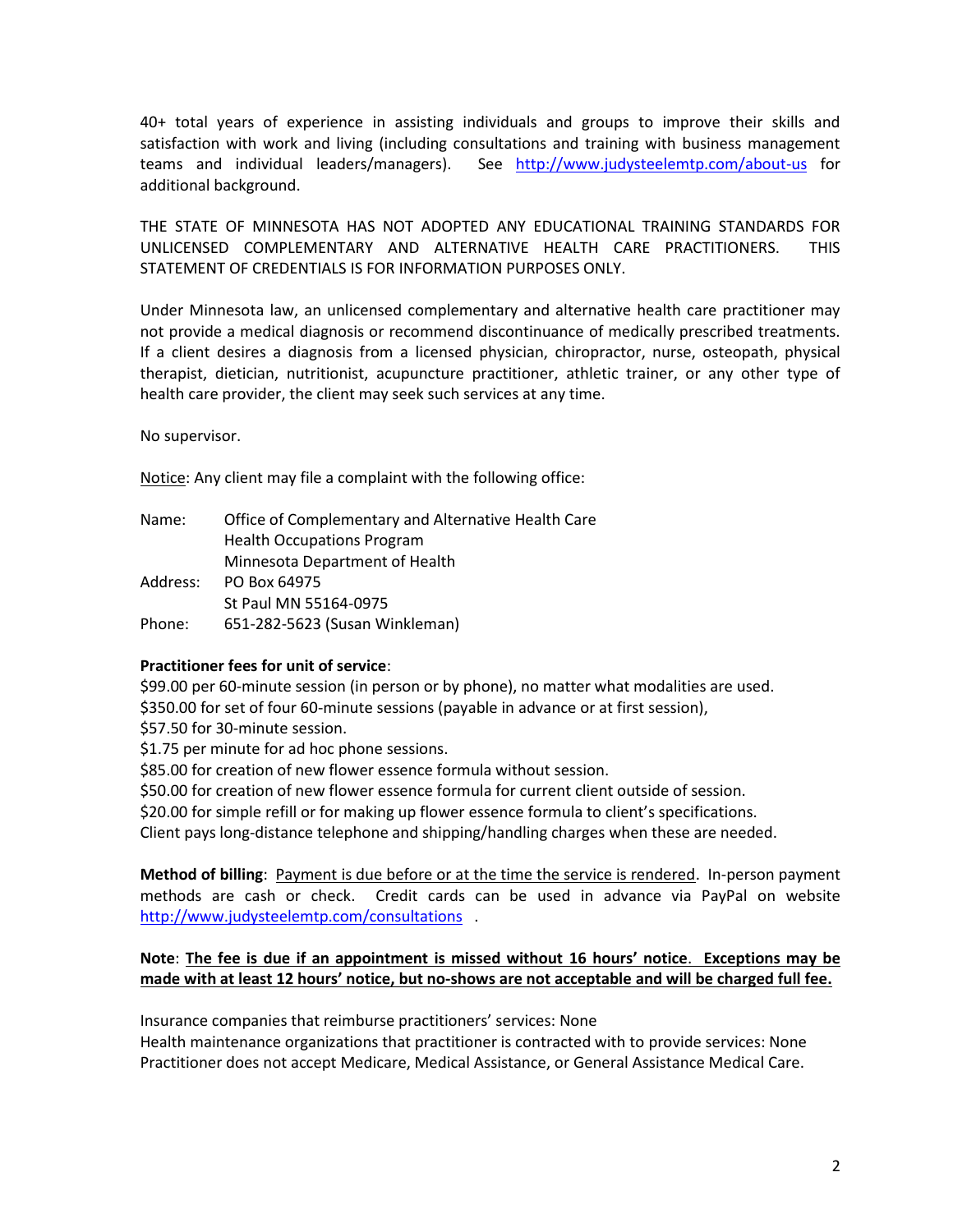Practitioner may accept partial payment or may waive payment. This must be discussed on an individual basis prior to the session.

**Notice**: Clients have a right to reasonable notice of changes in service or charges.

## **The following is a brief summary, in plain language, of the theoretical approach used by the practitioner in providing services to clients.**

Practitioner chooses from a broad range of understandings and techniques, depending on the client's needs and preferences.

- Transpersonal Psychology is an approach that includes both "Eastern" spiritual understandings and "Western" psychological understandings and techniques, in order to address the whole person: body, mind and spirit
- Tapas Acupressure Technique® (TAT) is a trauma and stress-clearing technique that involves the client holding certain points on his/her head while focusing on the issue to be cleared. This technique is now used widely in a variety of settings, including veterans' centers.
- Flower essence work is an energy-medicine modality involving the use of flower, gem and environmental energy patterns stabilized in water. The flower essence is typically taken by mouth from a dropper bottle. This work is based on a belief in and experience with the healing powers of these natural energies, and on extensive documentation of their uses and effectiveness (case reports).
- Homeopathy is an energy-medicine modality involving the use of plant, mineral and animal energy patterns that are diluted and potentized in water and then typically sprayed onto sugar pellets. Homeopathy is based on the principles of "like cures like" (a substance that can create certain symptoms on the physical level can heal those symptoms when prepared homeopathically), the infinitesimal dose (use of the smallest possible physical dose of the substance), and individualization of remedy choice (not based on the name of the client's condition, but rather on the unique set of symptoms presented).
- Dynamind is a fast-healing Huna technique developed by Serge Kahili King. It involves the client's intention, breathing, self-touch (tapping of energy points), and verbalization. Its use is based on extensive experience with the effectiveness of these techniques, both singly and in combination.
- Huna is a set of principles for living and techniques for healing derived from ancient Hawaiian tradition. Most of this practitioner's Huna work is done verbally, although some Huna healing techniques require touch of particular energy points.
- Neuro-Linguistic Programming (NLP) is a set of verbal-interaction techniques designed to clear negative mental/emotional patterns and to introduce more effective ones. These techniques were derived (by the NLP developers) from close observation of the successful practices of certain master performers, and validated through successful practice.
- Edu-Kinesthetics (also known as Brain Gym) is a set of techniques for balancing the mind/body/spirit system by means of client movements, changes of focus, and touch. Edu-K is based on the experience of the developers in working successfully with dyslexic and other learning-challenged children and adults.